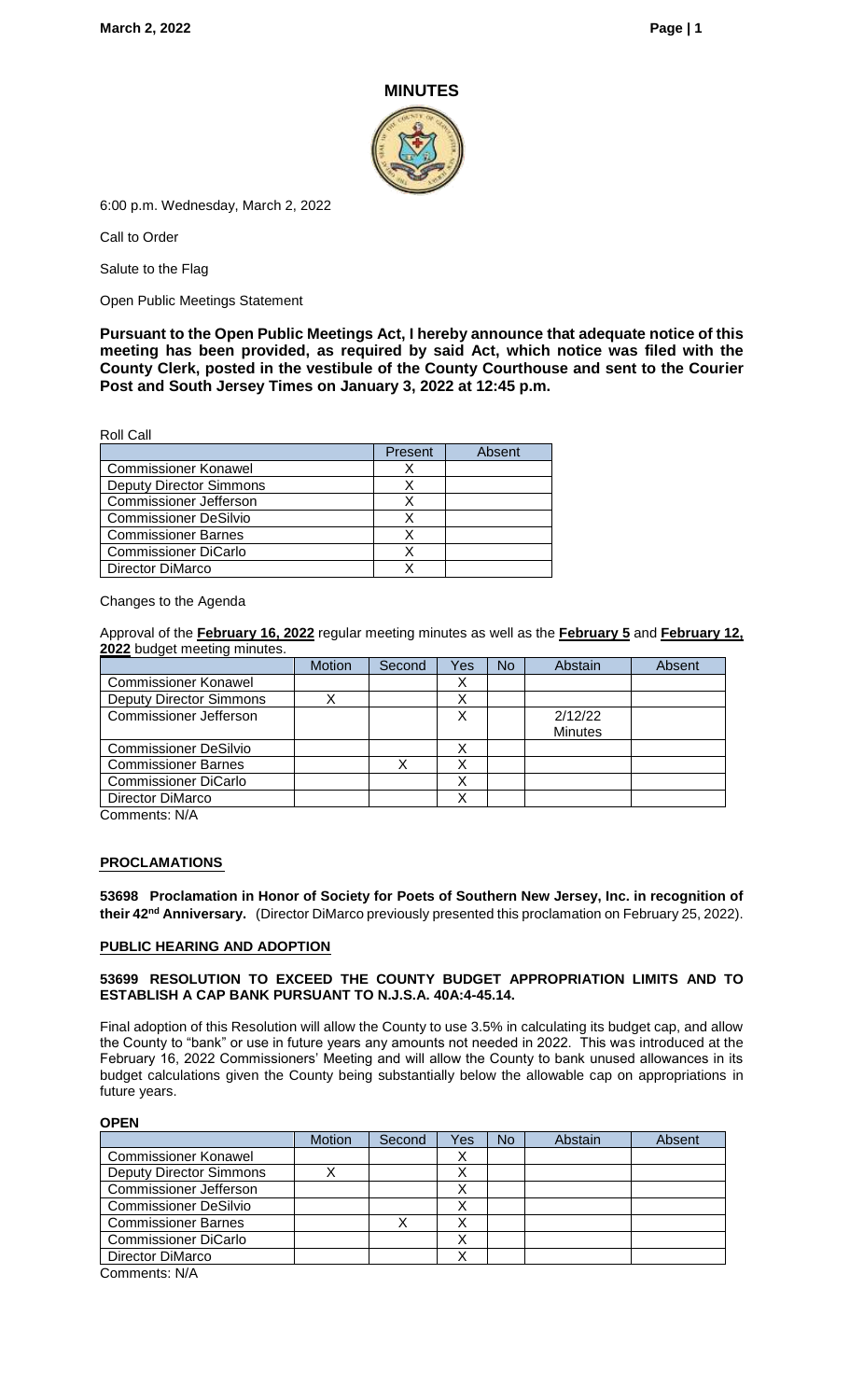#### **CLOSE**

|                                | <b>Motion</b> | Second | Yes | <b>No</b> | Abstain | Absent |
|--------------------------------|---------------|--------|-----|-----------|---------|--------|
| <b>Commissioner Konawel</b>    |               |        | ∧   |           |         |        |
| <b>Deputy Director Simmons</b> |               |        |     |           |         |        |
| <b>Commissioner Jefferson</b>  |               |        |     |           |         |        |
| <b>Commissioner DeSilvio</b>   |               |        |     |           |         |        |
| <b>Commissioner Barnes</b>     |               |        |     |           |         |        |
| <b>Commissioner DiCarlo</b>    |               |        |     |           |         |        |
| Director DiMarco               |               |        |     |           |         |        |
| Comments: N/A                  |               |        |     |           |         |        |

### **ADOPT**

|                                | <b>Motion</b> | Second | Yes | <b>No</b> | Abstain | Absent |
|--------------------------------|---------------|--------|-----|-----------|---------|--------|
| <b>Commissioner Konawel</b>    |               |        |     |           |         |        |
| <b>Deputy Director Simmons</b> |               |        | ∧   |           |         |        |
| Commissioner Jefferson         |               |        |     |           |         |        |
| <b>Commissioner DeSilvio</b>   |               |        |     |           |         |        |
| <b>Commissioner Barnes</b>     |               |        |     |           |         |        |
| <b>Commissioner DiCarlo</b>    |               |        | ∧   |           |         |        |
| Director DiMarco               |               |        |     |           |         |        |
| Commonnet: N/A                 |               |        |     |           |         |        |

Comments: N/A

#### **INTRODUCTIONS**

### **INTRODUCTION OF THE 2022 BUDGET**

#### **53700 RESOLUTION FOR THE INTRODUCTION OF THE ANNUAL BUDGET OF THE COUNTY OF GLOUCESTER FOR THE FISCAL YEAR 2022.**

This Resolution introduces the 2022 County Budget, and schedules a public hearing on the budget for Wednesday, April 6, 2022. This introduction includes a \$0.00 increase in the amount to be raised by taxation and a projected decrease of at least a penny on the County tax rate for the second year in a row.

#### **MOTION TO INTRODUCE**

|                                | <b>Motion</b> | Second | Yes | No | Abstain | Absent |
|--------------------------------|---------------|--------|-----|----|---------|--------|
| <b>Commissioner Konawel</b>    |               |        | ∧   |    |         |        |
| <b>Deputy Director Simmons</b> |               |        | Λ   |    |         |        |
| <b>Commissioner Jefferson</b>  |               |        |     |    |         |        |
| <b>Commissioner DeSilvio</b>   |               |        | ∧   |    |         |        |
| <b>Commissioner Barnes</b>     |               |        |     |    |         |        |
| <b>Commissioner DiCarlo</b>    |               |        | ∧   |    |         |        |
| <b>Director DiMarco</b>        |               |        |     |    |         |        |
| $\bigcap$ 11/4                 |               |        |     |    |         |        |

Comments: N/A

### **INTRODUCTION OF BOND ORDINANCE**

**53701 BOND ORDINANCE AUTHORIZING THE COMPLETION OF VARIOUS CAPITAL IMPROVEMENTS AND THE ACQUISITION OF VARIOUS PIECES OF EQUIPMENT IN AND FOR THE COUNTY OF GLOUCESTER, NEW JERSEY; APPROPRIATING THE SUM OF \$46,346,877 THEREFOR; AUTHORIZING THE ISSUANCE OF GENERAL OBLIGATION BONDS OR BOND ANTICIPATION NOTES OF THE COUNTY OF GLOUCESTER, NEW JERSEY IN THE AGGREGATE PRINCIPAL AMOUNT OF UP TO \$17,647,125; MAKING CERTAIN DETERMINATIONS AND COVENANTS; AND AUTHORIZING CERTAIN RELATED ACTIONS IN CONNECTION WITH THE FOREGOING.** 

Introduction of this Bond Ordinance authorizes the issuance of \$17,647,125.00 in bonds or bond anticipation notes to finance the acquisition of various capital equipment, and the completion of various capital improvements, the majority of which are for educational infrastructure for the next generations' educational opportunities and labor demand. A public hearing on the bond ordinance is scheduled for Wednesday, April 6, 2022.

#### **MOTION TO INTRODUCE**

|                                | <b>Motion</b> | Second | Yes | <b>No</b> | Abstain | Absent |
|--------------------------------|---------------|--------|-----|-----------|---------|--------|
| <b>Commissioner Konawel</b>    |               |        | ∧   |           |         |        |
| <b>Deputy Director Simmons</b> |               |        |     |           |         |        |
| <b>Commissioner Jefferson</b>  |               |        | ∧   |           |         |        |
| <b>Commissioner DeSilvio</b>   |               |        | Λ   |           |         |        |
| <b>Commissioner Barnes</b>     |               |        | ∧   |           |         |        |
| <b>Commissioner DiCarlo</b>    |               |        | ∧   |           |         |        |
| Director DiMarco               |               |        |     |           |         |        |
|                                |               |        |     |           |         |        |

Comments: N/A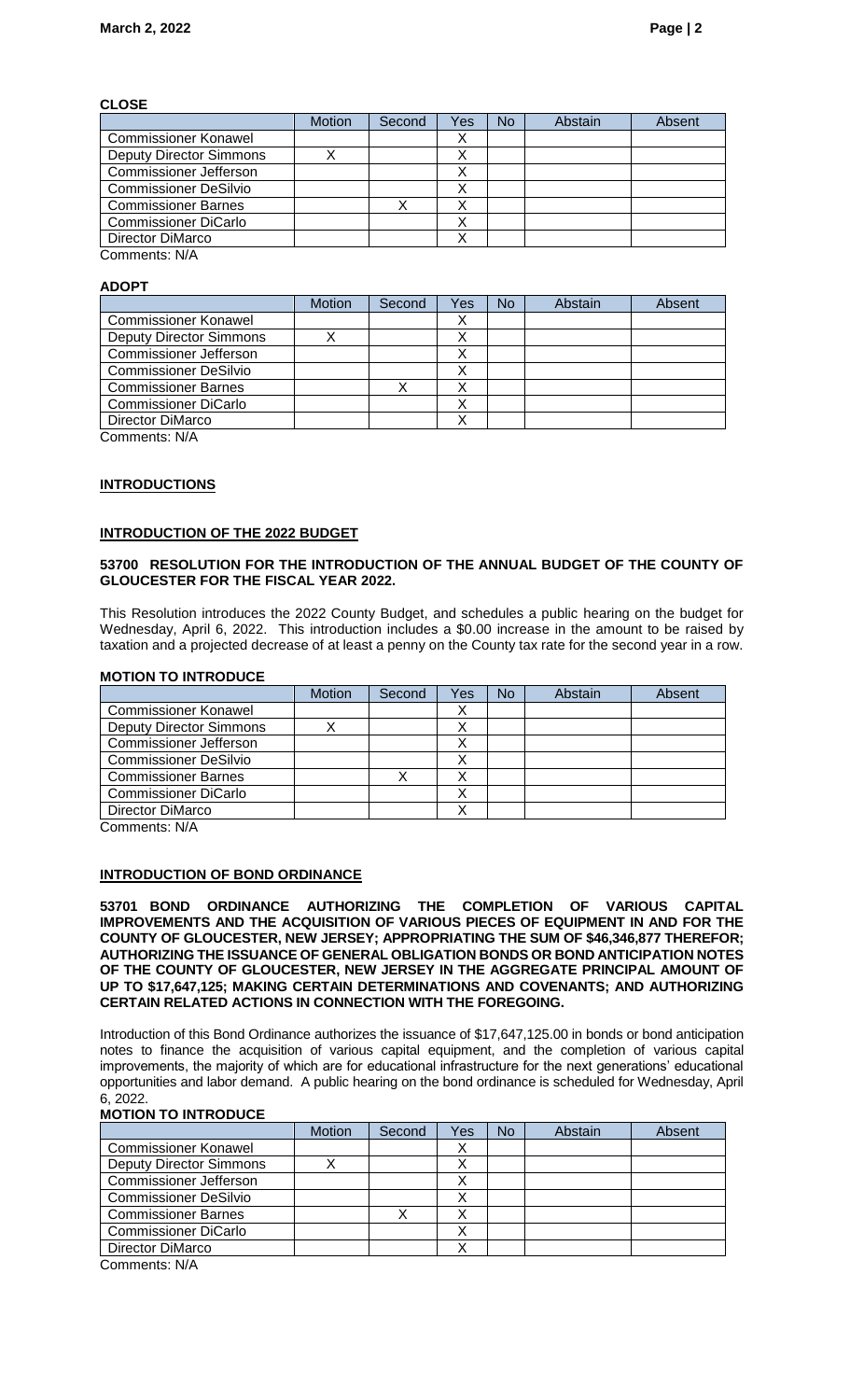#### **Public portion on agenda items only (time limit of five (5) minutes per person, per public portion). OPEN**

|                                | <b>Motion</b> | Second | Yes | No | Abstain | Absent |
|--------------------------------|---------------|--------|-----|----|---------|--------|
| <b>Commissioner Konawel</b>    |               |        |     |    |         |        |
| <b>Deputy Director Simmons</b> |               |        |     |    |         |        |
| <b>Commissioner Jefferson</b>  |               |        |     |    |         |        |
| <b>Commissioner DeSilvio</b>   |               |        |     |    |         |        |
| <b>Commissioner Barnes</b>     |               |        |     |    |         |        |
| <b>Commissioner DiCarlo</b>    |               |        | Λ   |    |         |        |
| Director DiMarco               |               |        |     |    |         |        |
|                                |               |        |     |    |         |        |

Comments: N/A

#### **CLOSE**

|                                | <b>Motion</b> | Second | Yes | No | Abstain | Absent |
|--------------------------------|---------------|--------|-----|----|---------|--------|
| <b>Commissioner Konawel</b>    |               |        | Х   |    |         |        |
| <b>Deputy Director Simmons</b> |               |        |     |    |         |        |
| <b>Commissioner Jefferson</b>  |               |        |     |    |         |        |
| <b>Commissioner DeSilvio</b>   |               |        | Λ   |    |         |        |
| <b>Commissioner Barnes</b>     |               |        |     |    |         |        |
| <b>Commissioner DiCarlo</b>    |               |        | ⋏   |    |         |        |
| <b>Director DiMarco</b>        |               |        | ◡   |    |         |        |
| Comments: N/A                  |               |        |     |    |         |        |

#### **RESOLUTIONS**

#### **DEPARTMENT OF ADMINISTRATION DIRECTOR DIMARCO DEPUTY DIRECTOR SIMMONS**

**53702 RESOLUTION RATIFYING THE COLLECTIVE BARGAINING AGREEMENT BETWEEN THE GLOUCESTER COUNTY BOARD OF COMMISSIONERS, THE SHERIFF OF GLOUCESTER COUNTY AND GLOUCESTER COUNTY SHERIFF OFFICER'S ASSOCIATION, PBA LOCAL NO. 122 FOR THE PERIOD JANUARY 1, 2019 TO DECEMBER 31, 2024.**

**53703 RESOLUTION APPOINTING A MEMBER TO THE GLOUCESTER COUNTY MENTAL HEALTH BOARD.**

**53704 RESOLUTION AUTHORIZING THE AWARD OF A CONTRACT WITH TENEX SOFTWARE SOLUTIONS, INC. FROM MARCH 2, 2022 TO MARCH 1, 2023 FOR \$83,825.00.**

**53705 RESOLUTION AUTHORIZING THE AWARD OF A CONTRACT WITH EFFECTV (A COMCAST COMPANY) FROM JANUARY 1, 2022 TO DECEMBER 31, 2022 IN AN AMOUNT NOT TO EXCEED \$120,000.00.**

#### **Motion to approve Resolutions 53702 through 53705 as read.**

| <b>Motion</b> | Second | Yes | <b>No</b> | Abstain  | Absent |
|---------------|--------|-----|-----------|----------|--------|
|               |        |     |           |          |        |
|               |        |     |           |          |        |
|               |        |     |           |          |        |
|               |        |     |           |          |        |
|               |        |     |           |          |        |
|               |        |     |           | R. 53705 |        |
|               |        |     |           |          |        |
|               |        |     |           |          |        |

Comments: N/A

**DEPARTMENT OF ECONOMIC DEVELOPMENT & PUBLIC WORKS**

**DEPUTY DIRECTOR SIMMONS COMMISSIONER DICARLO**

**53706 RESOLUTION AUTHORIZING AN EXTENSION TO THE CONTRACT WITH SOUTH STATE MATERIALS, LLC FROM MARCH 13, 2022 TO MARCH 12, 2024 IN AN AMOUNT NOT TO EXCEED \$750,000.00 PER YEAR.**

**53707 RESOLUTION AUTHORIZING AN AMENDMENT TO THE CONTRACT WITH T&M ASSOCIATES.**

**53708 RESOLUTION AUTHORIZING CHANGE ORDER 01-FINAL TO DECREASE THE CONTRACT WITH ZONE STRIPING, INC.**

**53709 RESOLUTION AUTHORIZING CHANGE ORDER 01-FINAL TO DECREASE THE CONTRACT WITH R.E. PIERSON CONSTRUCTION CO., INC.**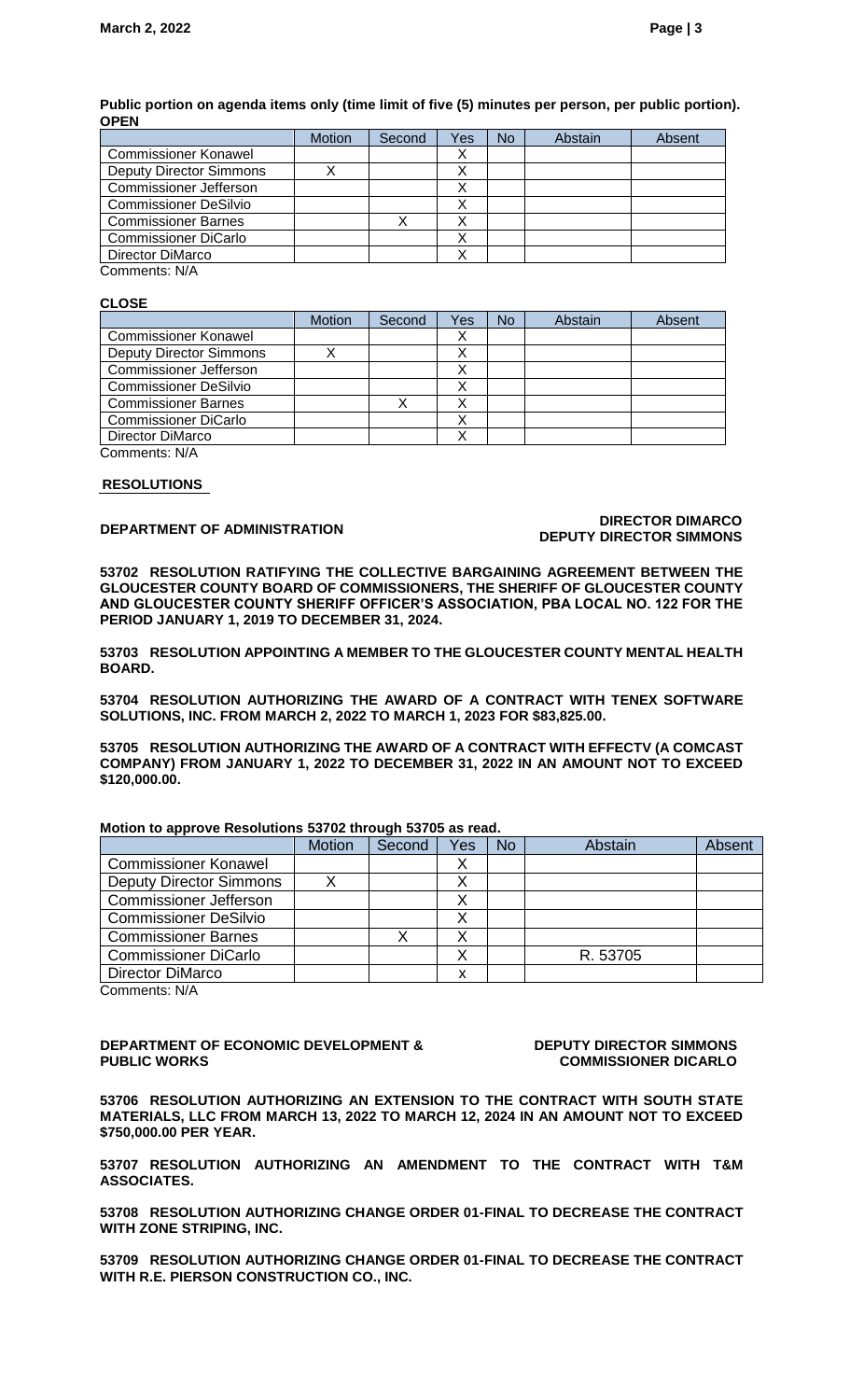**53710 RESOLUTION AUTHORIZING A SECOND AMENDMENT TO A CONTRACT WITH CLIFTONLARSONALLEN, LLP TO INCREASE THE CONTRACT AMOUNT BY \$175,000.00 RESULTING IN AN AMOUNT NOT TO EXCEED \$940,500.00 FROM MAY 12, 2021 TO MAY 11, 2022.**

#### **Motion to approve Resolutions 53706 through 53710 as read.**

|                                | <b>Motion</b> | Second | Yes | <b>No</b> | Abstain | Absent |
|--------------------------------|---------------|--------|-----|-----------|---------|--------|
| <b>Commissioner Konawel</b>    |               |        |     |           |         |        |
| <b>Deputy Director Simmons</b> |               |        |     |           |         |        |
| <b>Commissioner Jefferson</b>  |               |        |     |           |         |        |
| <b>Commissioner DeSilvio</b>   |               |        |     |           |         |        |
| <b>Commissioner Barnes</b>     |               |        |     |           |         |        |
| <b>Commissioner DiCarlo</b>    |               |        | ∧   |           |         |        |
| Director DiMarco               |               |        |     |           |         |        |

Comments: N/A

#### **DEPARTMENT OF PUBLIC SAFETY & VETERANS AFFAIRS**

#### **COMMISSIONER DICARLO DEPUTY DIRECTOR SIMMONS**

**53711 RESOLUTION AUTHORIZING A CONTRACT AND RELATED SALES AGREEMENT WITH JOHNSON CONTROLS SECURITY SOLUTIONS, LLC FROM MARCH 27, 2022 TO MARCH 26, 2023 IN AN AMOUNT NOT TO EXCEED \$300,000.00.**

**53712 RESOLUTION AUTHORIZING A CONTRACT WITH COOPER MONUMENT COMPANY FROM FEBRUARY 5, 2022 TO FEBRUARY 4, 2024.**

**53713 RESOLUTION AUTHORIZING A CONTRACT WITH COOPER UNIVERSITY HOSPITAL FROM MARCH 1, 2022 TO FEBRUARY 28, 2023 IN AN AMOUNT NOT TO EXCEED \$60,000.00.**

#### **Motion to approve Resolutions 53711 through 53713 as read.**

|                                | <b>Motion</b> | Second | Yes | <b>No</b> | Abstain | Absent |
|--------------------------------|---------------|--------|-----|-----------|---------|--------|
| <b>Commissioner Konawel</b>    |               |        |     |           |         |        |
| <b>Deputy Director Simmons</b> |               |        | X   |           |         |        |
| <b>Commissioner Jefferson</b>  |               |        |     |           |         |        |
| <b>Commissioner DeSilvio</b>   |               |        |     |           |         |        |
| <b>Commissioner Barnes</b>     |               |        |     |           |         |        |
| <b>Commissioner DiCarlo</b>    |               |        |     |           |         |        |
| <b>Director DiMarco</b>        |               |        |     |           |         |        |
| $C2$ mmonto: $N1/R$            |               |        |     |           |         |        |

Comments: N/A

## **DEPARTMENT OF HEALTH & HUMAN SERVICES COMMISSIONER JEFFERSON**

# **COMMISSIONER BARNES**

**53714 RESOLUTION AUTHORIZING STATE AREA PLAN GRANT CONTRACTS WITH VARIOUS SERVICE PROVIDERS FROM JANUARY 1, 2022 TO DECEMBER 31, 2022.**

**53715 RESOLUTION AUTHORIZING CONTRACT AMENDMENTS WITH CENTER FOR FAMILY SERVICES, INC., JOSEPH'S HOUSE OF CAMDEN, LLC, AND VOLUNTEERS OF AMERICA, DELAWARE VALLEY, INC.** 

#### **Motion to approve Resolutions 53714 and 53715 as read.**

|                                | <b>Motion</b> | Second | Yes | <b>No</b> | Abstain | Absent |
|--------------------------------|---------------|--------|-----|-----------|---------|--------|
| <b>Commissioner Konawel</b>    |               |        |     |           |         |        |
| <b>Deputy Director Simmons</b> |               |        | X   |           |         |        |
| <b>Commissioner Jefferson</b>  |               |        |     |           |         |        |
| <b>Commissioner DeSilvio</b>   |               |        |     |           |         |        |
| <b>Commissioner Barnes</b>     |               |        |     |           |         |        |
| <b>Commissioner DiCarlo</b>    |               |        | ∧   |           |         |        |
| <b>Director DiMarco</b>        |               |        |     |           |         |        |
|                                |               |        |     |           |         |        |

Comments: N/A

#### **DEPARTMENT OF LAW & JUSTICE COMMISSIONER DESILVIO COMMISSIONER KONAWEL**

**53716 RESOLUTION AUTHORIZING A PURCHASE CONTRACT WITH COMPUTER SQUARE, INC. D/B/A CSI TECHNOLOGY GROUP FROM JANUARY 1, 2022 TO DECEMBER 31, 2022 FOR A TOTAL AMOUNT OF \$134,651.40.**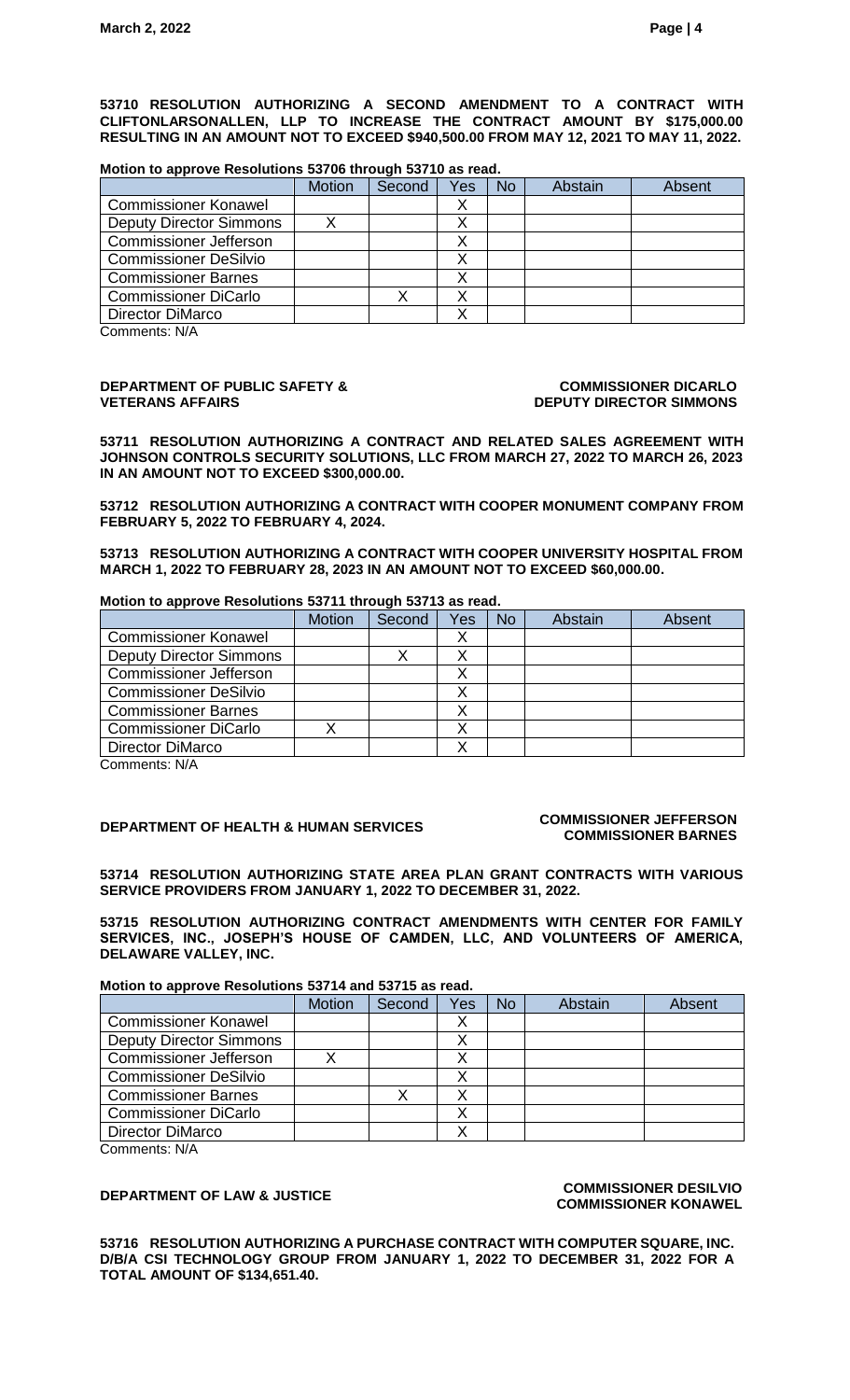**53717 RESOLUTION AUTHORIZING EXECUTION OF THE TITLE IV-D NJKIDS REIMBURSEMENT AGREEMENT WITH THE NEW JERSEY DEPARTMENT OF HUMAN SERVICES, DIVISION OF FAMILY DEVELOPMENT AND ACCEPTANCE OF FUNDS FOR THE PERIOD OCTOBER 1, 2020 TO SEPTEMBER 30, 2021 FOR \$435,075.00.**

#### **Motion to approve Resolutions 53716 and 53717 as read.**

|                                | <b>Motion</b> | Second | Yes | <b>No</b> | Abstain | Absent |
|--------------------------------|---------------|--------|-----|-----------|---------|--------|
| <b>Commissioner Konawel</b>    |               |        |     |           |         |        |
| <b>Deputy Director Simmons</b> |               |        |     |           |         |        |
| <b>Commissioner Jefferson</b>  |               |        | Λ   |           |         |        |
| <b>Commissioner DeSilvio</b>   |               |        |     |           |         |        |
| <b>Commissioner Barnes</b>     |               |        |     |           |         |        |
| <b>Commissioner DiCarlo</b>    |               |        |     |           |         |        |
| Director DiMarco               |               |        |     |           |         |        |

Comments: N/A

#### **DEPARTMENT OF EDUCATION, LAND & PROPERTY**

#### **COMMISSIONER BARNES COMMISSIONER JEFFERSON**

**53718 RESOLUTION DETERMINING THE ANNUAL APPROPRIATION REGARDING THE ESTABLISHMENT AND MAINTENANCE OF THE GLOUCESTER COUNTY LIBRARY SYSTEM FOR THE YEAR 2022.**

| <b>Motion</b> | Second | Yes | No | Abstain | Absent |
|---------------|--------|-----|----|---------|--------|
|               |        |     |    |         |        |
|               |        |     |    |         |        |
|               |        |     |    |         |        |
|               |        |     |    |         |        |
|               |        |     |    |         |        |
|               |        |     |    |         |        |
|               |        |     |    |         |        |
|               |        |     |    |         |        |

Comments: N/A

## **DEPARTMENT OF GOVERNMENT SERVICES COMMISSIONER KONAWEL**

# **COMMISSIONER DESILVIO**

Old Business

New Business

#### **Public Portion (time limit of five (5) minutes per person) OPEN**

|                                | <b>Motion</b> | Second | Yes | <b>No</b> | Abstain | Absent |
|--------------------------------|---------------|--------|-----|-----------|---------|--------|
| <b>Commissioner Konawel</b>    |               |        | ↗   |           |         |        |
| <b>Deputy Director Simmons</b> |               |        |     |           |         |        |
| <b>Commissioner Jefferson</b>  |               |        | ⌒   |           |         |        |
| <b>Commissioner DeSilvio</b>   |               |        | Λ   |           |         |        |
| <b>Commissioner Barnes</b>     |               |        |     |           |         |        |
| <b>Commissioner DiCarlo</b>    |               |        |     |           |         |        |
| Director DiMarco               |               |        |     |           |         |        |
| Commonte:                      |               |        |     |           |         |        |

Comments:

Richard Bennett, Councilman from Washington Township addressed the Board regarding 3 items: 1. Why are the Commissioner meetings not videotaped; 2. Why did it take so long to negotiate the Sheriff Department's contract; and 3. Why are we operating a golf course when this be run by a third party.

Administrator Bruner addressed Mr. Bennett's questions as follows:

1. The golf course was purchased with green arches and open space money in 1991. The Township Council of Mantua Township who happened to be a republican controlled council at the time did not want housing built on that property. They approached a democrat Freeholder Board and asked for help. They worked together on an open space preservation project and that is why we have a golf course today. We did try a temporary management contract with Ron Jaworksi back in the early 1990s that worked out for a couple of years but the capital investment that Ron would have to make into the golf course over the years was not feasible for him to continue the management contract. The golf course currently makes money, if it doesn't break even and is the only park probably in the State of New Jersey that doesn't cost the tax payers money. No county park makes money and no one asks to close Atkinson Park, Red Bank Park,